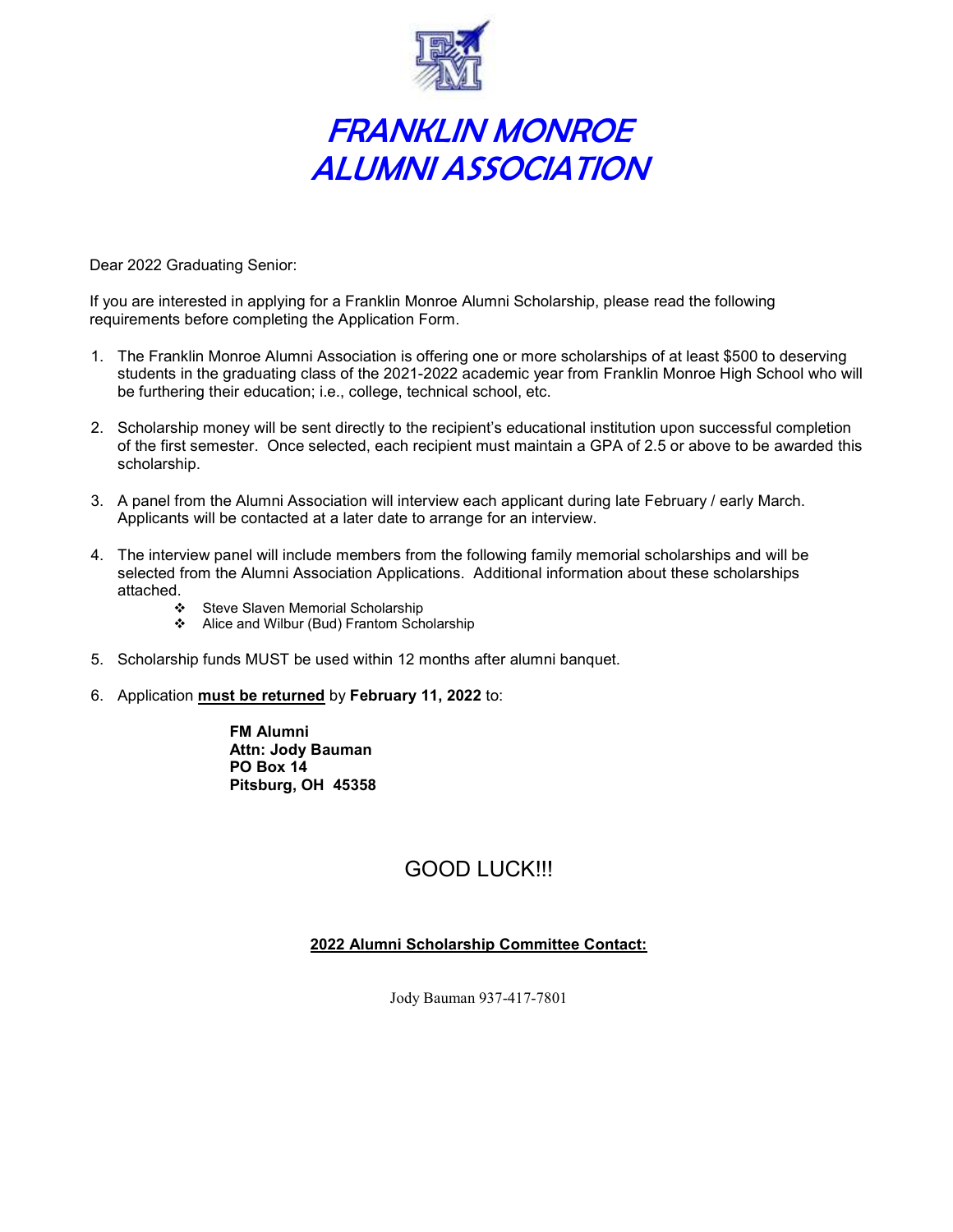



## 2022 SCHOLARSHIP APPLICATION

|                                                 | Telephone Number: ______________________  |
|-------------------------------------------------|-------------------------------------------|
|                                                 |                                           |
|                                                 |                                           |
| Class Rank: _____________________________       | Number in Class: ________________________ |
|                                                 |                                           |
| **COPY OF CURRENT TRANSCRIPT MUST BE ATTACHED** |                                           |

- 1. Name of educational institution(s) to which you have applied.
- 2. Have you been accepted by any educational institution? And have you confirmed your acceptance to one?
- 3. What past or present plans have you made to finance your college education?
- 4. What course of study do you plan to pursue? Why?
- 5. What courses of study did you take in high school to prepare for your continued education?
- 6. List school extracurricular achievements, offices, honors, etc., that you have received: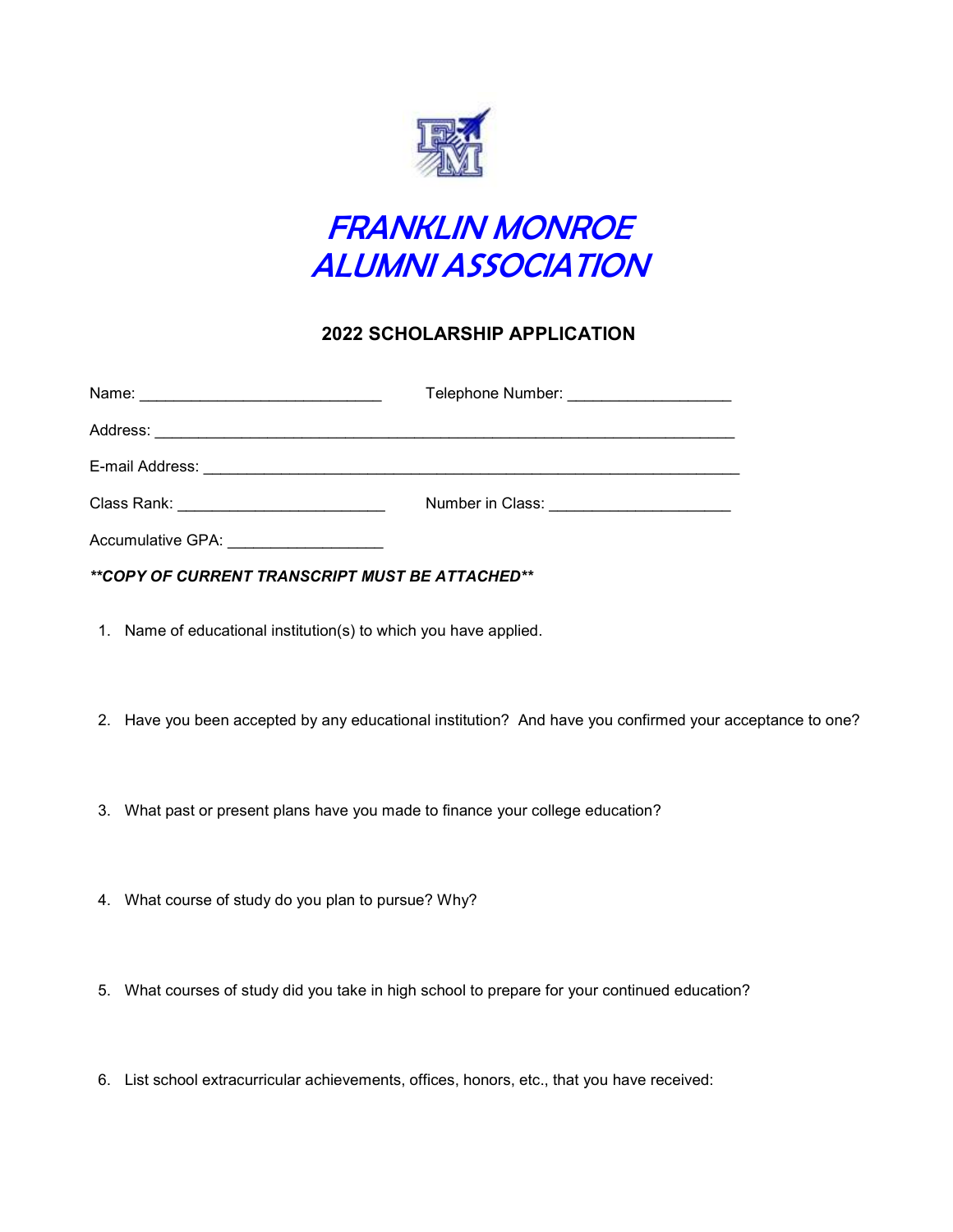- 7. List your academic awards and accomplishments:
- 8. List your community services, honors, and awards:
- 9. Write a short paragraph concerning your ambitions and philosophy of life: (Attach separately, if desired)
- 10. Please include one written recommendation from the following three choices below:
	- $\triangleright$  An educator
	- $\triangleright$  Someone in the community (not a relative)
	- $\triangleright$  Someone working in your intended field of study

I have read and understand the application and its requirements.

APPLICANT'S SIGNATURE DATE